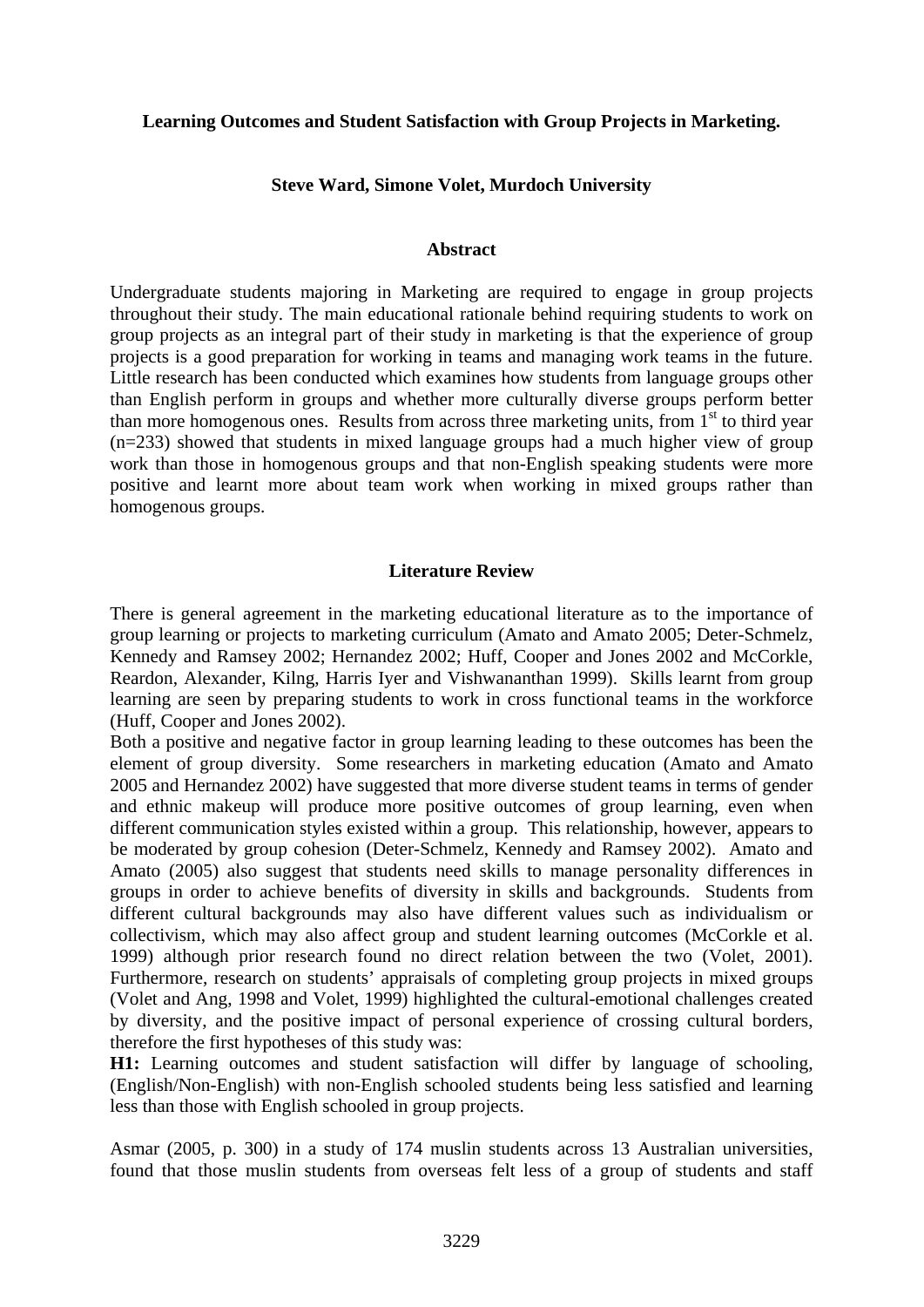committed to learning, were less likely to feel like they belonged to the university community but were paradoxically close to local muslin students in confidence to explore academic issues with staff and students. This suggests while content learning may not differ as result of cultural backgrounds, challenges remain with respect integration and team skills of mixed cultural groups. Other research suggests that multicultural groups perform no better than domestic homogenous groups (De Vita 2002). The second hypothesis of the study was:

**H2:** Learning outcomes and student satisfaction will differ by the cultural diversity of the group (in this case, between domestic-homogenous and mixed groups of domestic and international students and there should be no significant differences).

# **Methodology**

**Participants** were from a three marketing classes, a 1<sup>st</sup> year Principle of marketing class, a  $2<sup>nd</sup>$  year marketing management class and a  $3<sup>rd</sup>$  year marketing research class (n=233), in which students completed short presentations and group reports. Students received a group mark for the group work, which formed 20-25% of their total individual mark for their Marketing unit. The units sampled consisted of around 518 students, meaning a response rate of 45% was achieved for students who completed both surveys. 65.2% of students reported that they had conducted their schooling in English whilst 34.8% indicated that they had been schooled in a non-English speaking background.

# **Procedure and Research Instruments**

Participants completed two questionnaires in class 9 weeks apart, one at the beginning and one at the end of the group project. The beginning questionnaire elicited information on students' prior experience of group projects in education and team work in the workplace, as well as demographic information, such as age, gender and weekly paid work commitments. In both beginning and end questionnaires, students were asked to rate their self-efficacy, multiple appraisals, and personal goals for the particular group assignment, as well as to indicate their two most important goals for that group assignment. In the end questionnaire, students were asked to rate the extent to which they experienced a number of possible challenges related to the group dynamics, to indicate which one was the biggest (if any) and what they themselves, and separately the group as a whole did to cope with that particular challenge. The end questionnaire also elicited students' perceived cohesion and efficacy of the group, as well as their views of what they thought they had learnt from the group assignment, in terms of marketing knowledge and knowledge and skills to work in teams in the workplace, further details of the measurements used are discussed in (Volet, 2001).

Of interest to this study at the end of group projects student were asked to indicate the following; What subject knowledge they had gained from the group assignment, What skills and knowledge they gained from working in teams in the workplace, and further knowledge they gained from working with culturally diverse groups (which they could ignore if their group was not culturally diverse. These items were all scored on semantic differential scale from 1 (I learnt nothing) to 4 (I learnt a lot). Students were also asked if the group played a positive role in helping achieve learning outcomes rated from 1 (The group played a negative role) to 4 (The group played a positive role). Note that for reasons of privacy, student group project grades could not be obtained. Self reports in adult learning though have been found to be strongly correlated with academic performance (Ferris and Gerber 1994).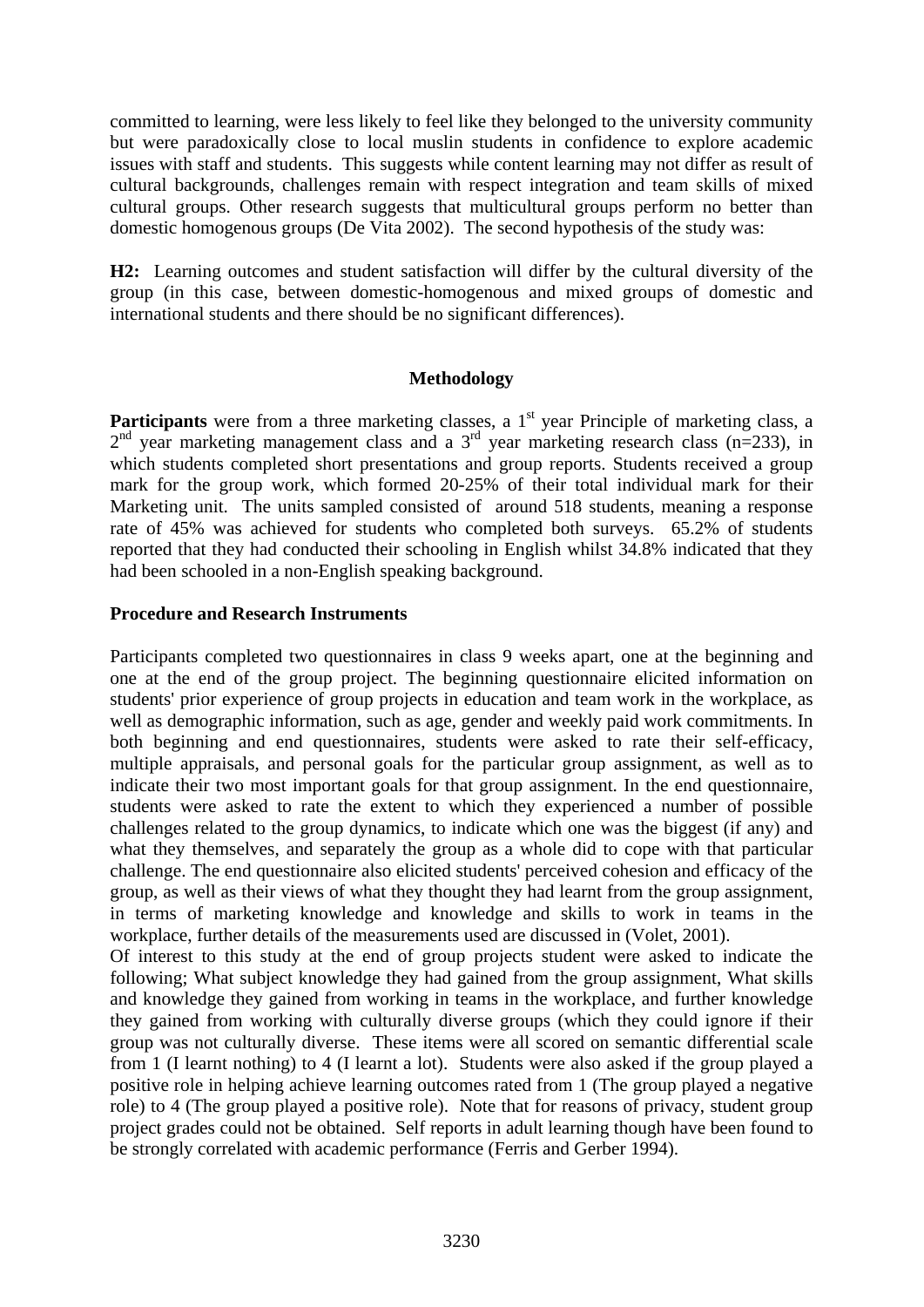At the beginning of the group project and at the end students were also asked for their current views of group projects which were rated from 1 (Not positive) to 4 (Very positive). This allowed for maturation and history effects to be studied as part of this research. In order to identify whether groups were culturally diverse or not, the makeup of each group was coded according to whether all students were International, (homogenous international), mixed, which consisted of both local and international students or local, homogenous, group consisted of only domestic students. The study contained 120 students classified as working in mixed groups, 95 in homogenous local students and only 14 in international homogenous groups. For ease of analysis the results contain only those students from the two main groups, homogenous local and mixed groups.

#### **Results**

Table 1, shows the abridged ANOVA results. There was no support for **H1** (Learning outcomes and student satisfaction will differ by language of schooling). Support was found for **H2** (Learning outcomes and student satisfaction will differ by the cultural diversity of the group). Generally students in mixed groups reported more positive results than those in local homogenous groups. This was with in terms of role of group learning,  $(F=2.84, p<.10)$  mean of 3.38 versus 2.91 for those in homogenous local groups and for their current view of group projects; (F=3.96, p<.05) mean of 2.88 for those in mixed versus a mean of 2.39 for those in local homogenous groups, although the effect size or eta-squared in terms of percentage of variance for both findings is small at 2% for role of group learning and 3% for current view of groups. The interactions shown in figure 1 and 2 shows that non-English speaking students benefited most in mixed groups in terms of knowledge of workplace teams (or teamwork,  $F=3.20$ ,  $p<0.05$ ) and therefore probably reported a much more positive view of group projects  $(F=5.40, p<0.05)$ . Although, again the effect sizes for this interaction appears to be small, 2% for knowledge of workplace teams and 3% for current view of group projects.

| Source                                                  | Knowledge of |                         |                                | Role of                             | Current                      |
|---------------------------------------------------------|--------------|-------------------------|--------------------------------|-------------------------------------|------------------------------|
|                                                         | Marketing    | Work-<br>place<br>teams | Culturally<br>diverse<br>teams | group for<br>individual<br>learning | View of<br>group<br>projects |
| English/Non-                                            |              |                         |                                |                                     |                              |
| <b>English Schooling</b>                                | .19          | .25                     | 2.56                           | .63                                 | .28                          |
| (E-School)<br>Homogenous/mixed<br>group<br>(Homo-mixed) | .10          | 2.41                    | .44                            | $2.84^{\rm m}$                      | $3.96*$                      |
| Interaction<br>Eschool by<br>Homo/mixed                 | .02          | $3.20*$                 | 1.18                           | .41                                 | $5.04*$                      |

#### **Table 1: Abridged ANOVA Results**

Note: "marginal, p<.10, \*p<.05, F values shown in the table. All F values had a d.f of 1.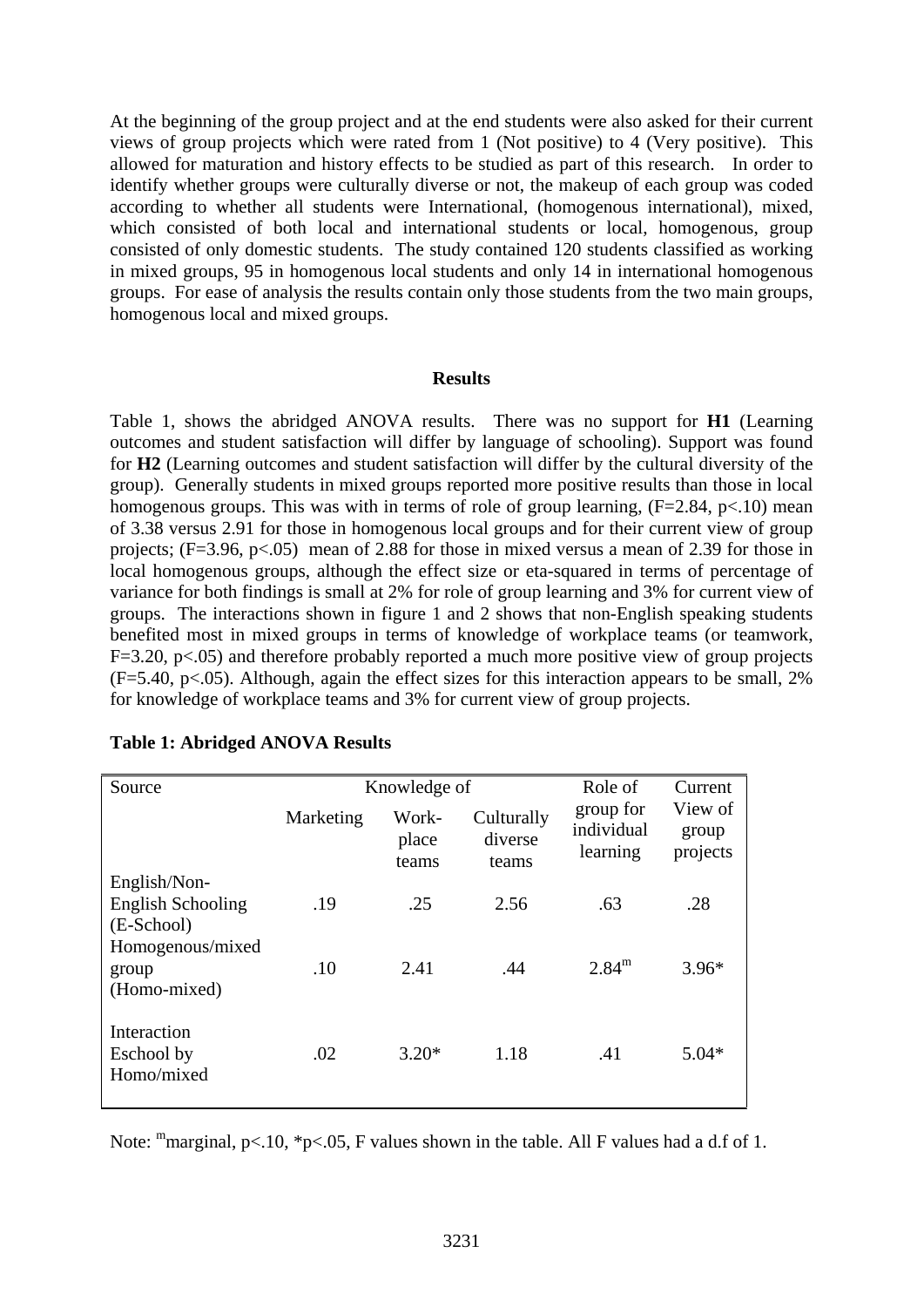

**Figures 1-2 Interactions for Language of Schooling by Homogenous-Mixed groups for Knowledge of Workplace Teams and Current View of Groups** 

#### **Conclusion**

The results show that marketing students' perceptions of learning outcomes out of group projects differ within and across sub-groups. In particular, it appears that the composition of groups does significantly impact on students learning, especially those from a non-English speaking background. The effect appears to be small but over time can become more significant. As Asmar (2005, p. 291), notes with around 12.5% of all students in Australia now from overseas countries and contributing \$4 billion to the Australian economy, there is a need to ensure that all students have a positive learning experience and benefits from group learning. On the flipside, in group learning environments of mixed language groups, local English speaking students may have extra demands in assisting students who are less proficient in English. The extent to which this experience affects their attitude towards group work needs to be fully investigated. Some research has already documented the positive impact of culturally diverse groups on students' performance (Watson, 1993) and on their attitude towards mixing local and international students for group work (Summers & Volet, submitted).

Research like this is important as the ability to work in groups and teamwork are important graduate attributes of many universities and are skills in demand with employers as well. Balancing these demands is that student population in Australia is diverse and tailored teaching approaches may be required especially in the area of group learning.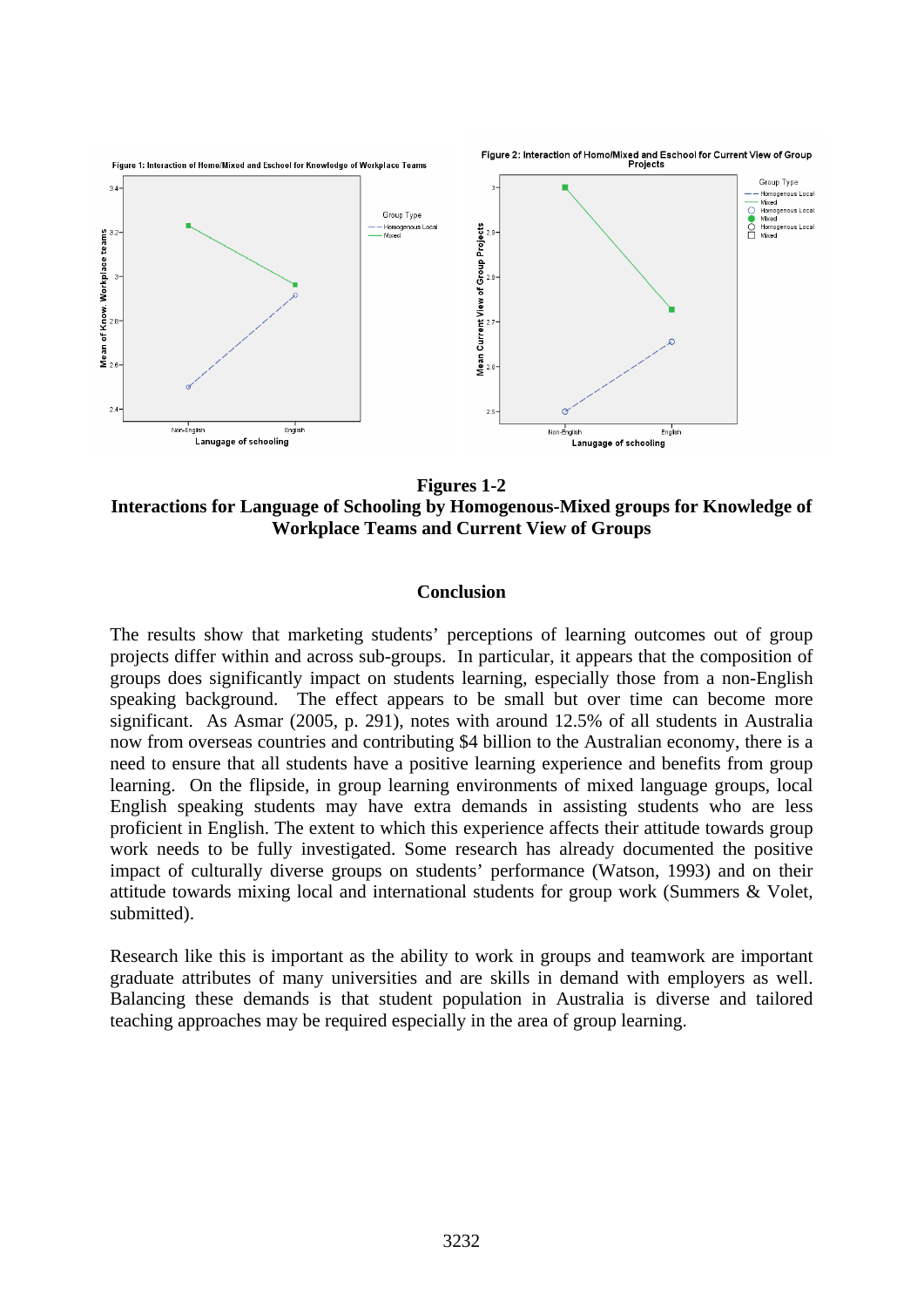# **References**

Amato, Christine., Amato, Louis., 2005. Enhancing Student Team Effectiveness: An Application of Myer's Briggs Personality Assessment in Business Courses, Journal of Marketing Education, Vol. 27, No. 1, April, pp 41-51.

Asmar, Christine., 2005. "Internationalising students: reassessing diasporic and local student difference", Studies in Higher Education, Vol. 30., No. 3, June, pp 291-309.

De Vita, Glauco., 2002. "Does Assessed Multicultural Group Work really pull UK Students' Average down"? Assessment in Higher Education, Vol. 27, No. 2, pp153-161.

Deter-Schmelz, Dawn, Kennedy, Karen., Ramsey, Rosemary., 2002. Enriching Our Understanding of Student Team Effectiveness, Journal of Marketing Education, Vol. 24, No.2, August, pp 114-124.

Ferris, John., Gerber, Rod., 1994. "Mature-age student's feelings of enjoying learning: a further education context", Journal of Educational Psychology, vol 21 (1) pp 79-96.

Hernandez, Sigfredo., 2002. Team Learning in a Marketing Principles Course: Cooperative Structures That Facilitate Active Learning and Higher Level Thinking, Journal of Marketing Education, Vol. 24, No.1, April, pp 73-85.

Huff, Lenard, Cooper, Joanne., Jones, Wayne., 2002. The Development of Trust in Student Project Groups, Journal of Marketing Education, Vol 24, No. 1, April, pp 24-34.

Karns, Gary., 2005. An Update of Marketing Student Perceptions of Learning Activities: Structure, Preferences, and Effectiveness, Journal of Marketing Education, Vol 27, No. 2, August, pp 163-171.

McCorkle, Denny, Reardon, James, Alexander, Joe, Kling, Nathan, Harris, Robert, Iyer, Vishwananthan., 1999. Undergraduate Marketing Students, Group Projects and Teamwork: The Good, the Bad and the Ugly? Journal of Marketing Education, Vol 21, No. 2, August pp 106-117.

Summers, M., Volet, S.E., (submitted for publication). Students' attitudes towards culturally mixed groups on international campuses. Impact of participation in diverse and non-diverse groups.

Volet, S.E., 1999. Motivation within and across cultural-educational contexts: A multidimensional perspective. In T. Urdan (Ed*).* Advances in motivation and achievement (vol.11*)* (pp. 185-231).Greenwich, Connecticut: JAI Press*.*

Volet, S.E., 2001. Significance of cultural and motivational variables on students' appraisals of group work. In F. Salili, C.Y. Chiu, & Y.Y. Hong (Eds). Student Motivation: The Culture and Context of Learning (ch15) (pp. 309-334).New York: Plenum*.*

Volet, S.E., Ang, G., 1999. Culturally mixed groups on international campuses: An opportunity for intercultural learning. Higher Education Research & Development*,* 17(1), 5- 23.